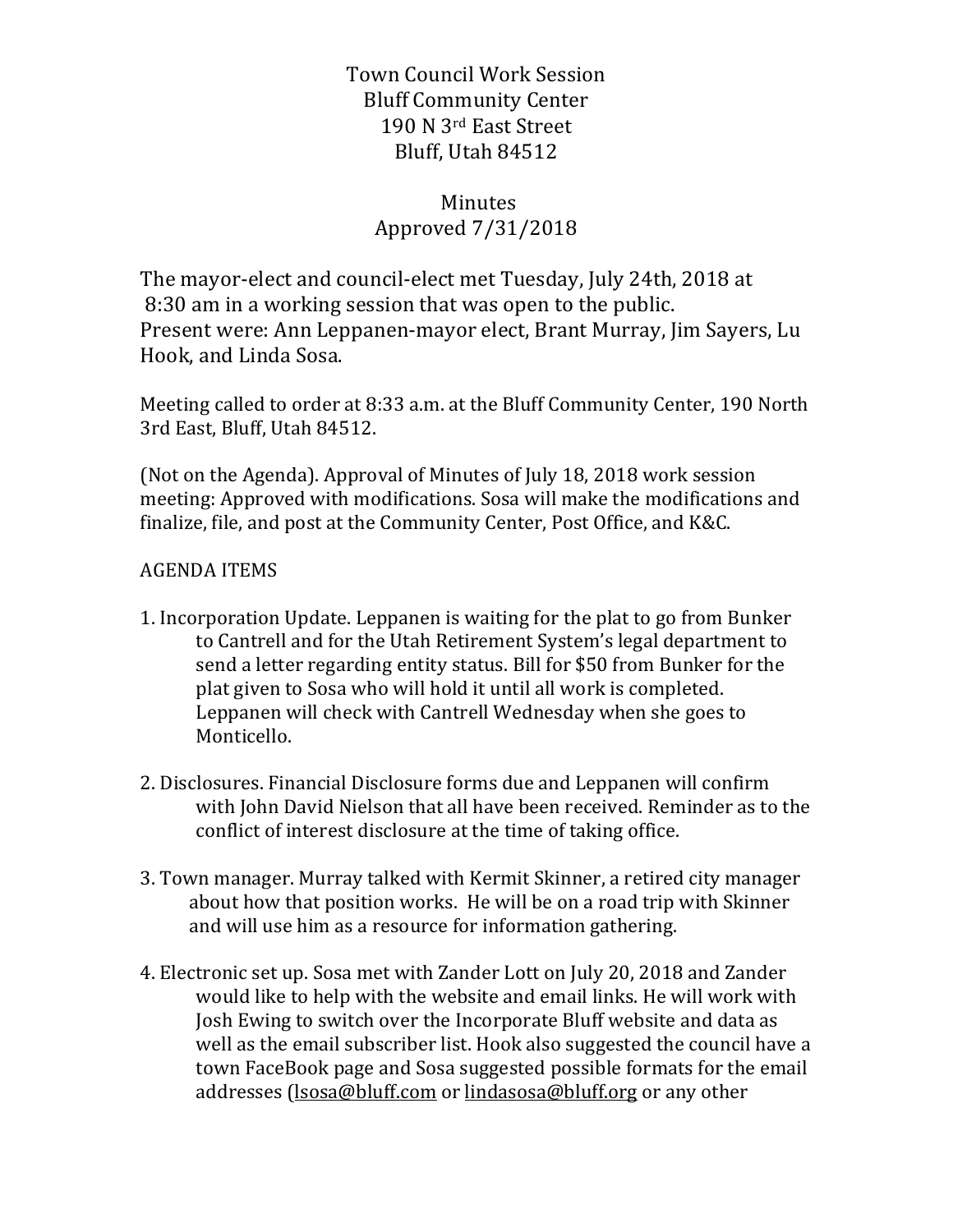combination). Josh is out of town this week but Sosa will send an email to get this process moving.

- 5. Bluff Water Works and Bluff Service Area meeting. On July 21, 2018 Leppanen met with Steve Simpson, Kirsten Ewing, and Josh Ewing at Twin Rocks at the request of Kirsten Ewing as the designated spokesperson for the Bluff Service Area trustees as a result of the BSA special meeting on July 20, 2018. The topics for discussion were to set up a line of communication between the entities (BSA, BWW, and eventually the town of Bluff via the council) and to establish a protocol for communicating information relative to the town, such as the most recent water delivery malfunction due to a lightening strike. Kirsten Ewing and Ann Leppanen are available to go to the next Bluff Water Works board meeting on Thursday, August 9, 2018 at 7 pm at the water board office in the old jail. Leppanen will go to that meeting and report back to the council-elect.
	- 6. Conferences. Leppanen reported the dates of the Utah League of Cities and Towns 2018 Annual Conference in Salt Lake City (9/12- $14/2018$  and the Rural Mayor Conference in Logan  $(8/16-K)$  $17/2018$ ). Leppanen is planning on attending the Rural Mayor Conference and others (Murray and Sayers) expressed an interest in the Annual Conference.
- 7. Murray referred to the Utah Code that allows for discussion, but no action, on an item or new business raised by the council. It was generally agreed that this discussion can occur but the mayor has some discretion to limit the discussion. Since Murray and Hook are working on a draft of the Rules of Procedure and Order and the Code of Conduct, they will include a draft provision that addresses the process.
- 8. Rules of Procedure and Order. Hook and Murray will continue their work on a draft document. Hook referred to David Church, counsel for the Utah League of Cities and Towns, and his sample forms in the ULCT Handbook as well as the Rules as done by the town of Davidson (North Carolina). Hook will also call Millcreek and see if they will make their process available for review. They will report back on 8, 9, and 10 at the next meeting.
	- 9. Code of Conduct. Same as 9.
	- 10. Utah Local Governments Trust liability and worker's compensation. Sayers talked with Darin Palmer yesterday and is working on submitting the forms which should be fairly straightforward as the